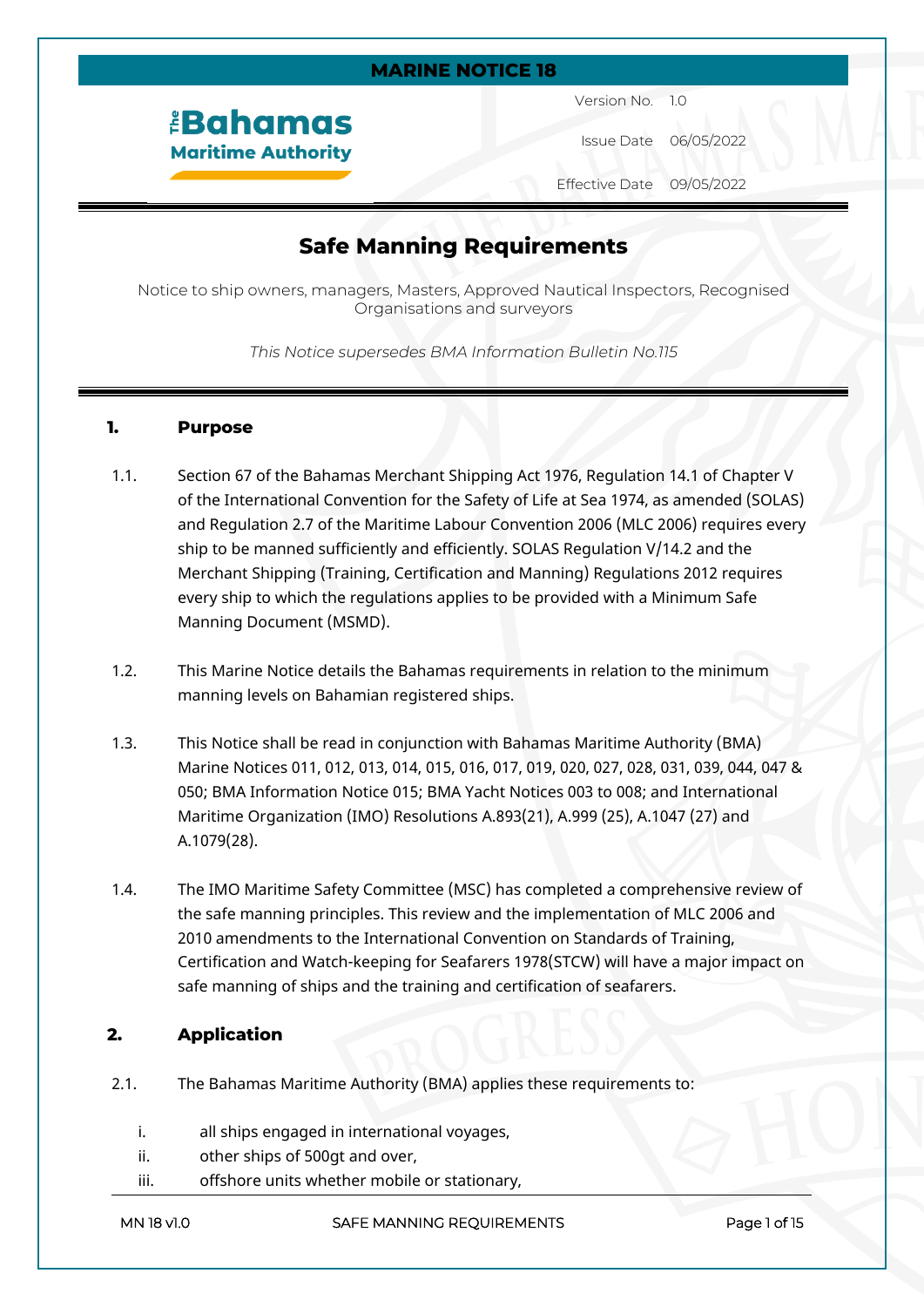

- iv. all yachts of 24 metres in length and over.
- 2.2. All ships over 500 gross tonnage must have onboard a valid MSMD and all other ships units may apply for a MSMD on a voluntary basis.

#### **3. Responsibilities of the Company and Master**

- 3.1. In accordance with Regulation I/14 of the STCW Convention, the Company<sup>1</sup> is responsible for ensuring that the ship is manned in compliance with the SMD by properly qualified, certificated and medically fit seafarers. Similar requirements are also laid down in paragraph 6 of the International Safety Management (ISM) Code. In line with these requirements, the BMA requires the Company to apply for a MSMD proposing the appropriate level of manning that they consider the ship will require taking into consideration the international guidelines.
- 3.2. The Company must verify the validity and authenticity of all seafarers' sea service, certificates and documents before applying for Bahamas certification. This responsibility remains irrespective of the Company using a recruitment and placement service (RPS), manning or crewing agents to submit seafarers' documents. Companies utilising RPS shall ensure that RPS has authorisation issued by the government of the country in which they are located, verifying compliance with the requirements of MLC 2006 Standard A1.4. If the RPS is located in a country that has not ratified the MLC 2006 or the RPS does not have a valid MLC 2006 compliant document, the Company should assess the RPS taking into consideration the MLC 2006 requirements, guidelines and BMA Marine Notice 038.
- 3.3. The Company and the Master shall ensure that all persons joining a ship or unit are immediately given appropriate familiarisation training with respect to the ship for emergency, safety and if applicable security in addition to their respective duties and functions.
- 3.4. The Company and the Master of a ship shall ensure that watch standards and arrangements, as outlined in STCW Convention Chapter VIII, are maintained at all times.
- 3.5. The Company and the Master shall meet the relevant requirements of MLC 2006 and STCW Convention Chapter VIII with respect to periods of rest and prevention of alcohol abuse for any person assigned or performing designated safety, prevention of pollution and security duties

 $1$  The "Company" is the entity responsible for the management of the mother ship in accordance with the ISM Code. For ships which the ISM Code is not applicable, the Company is the Managing Owner in accordance with Section 52 of the Merchant Shipping Act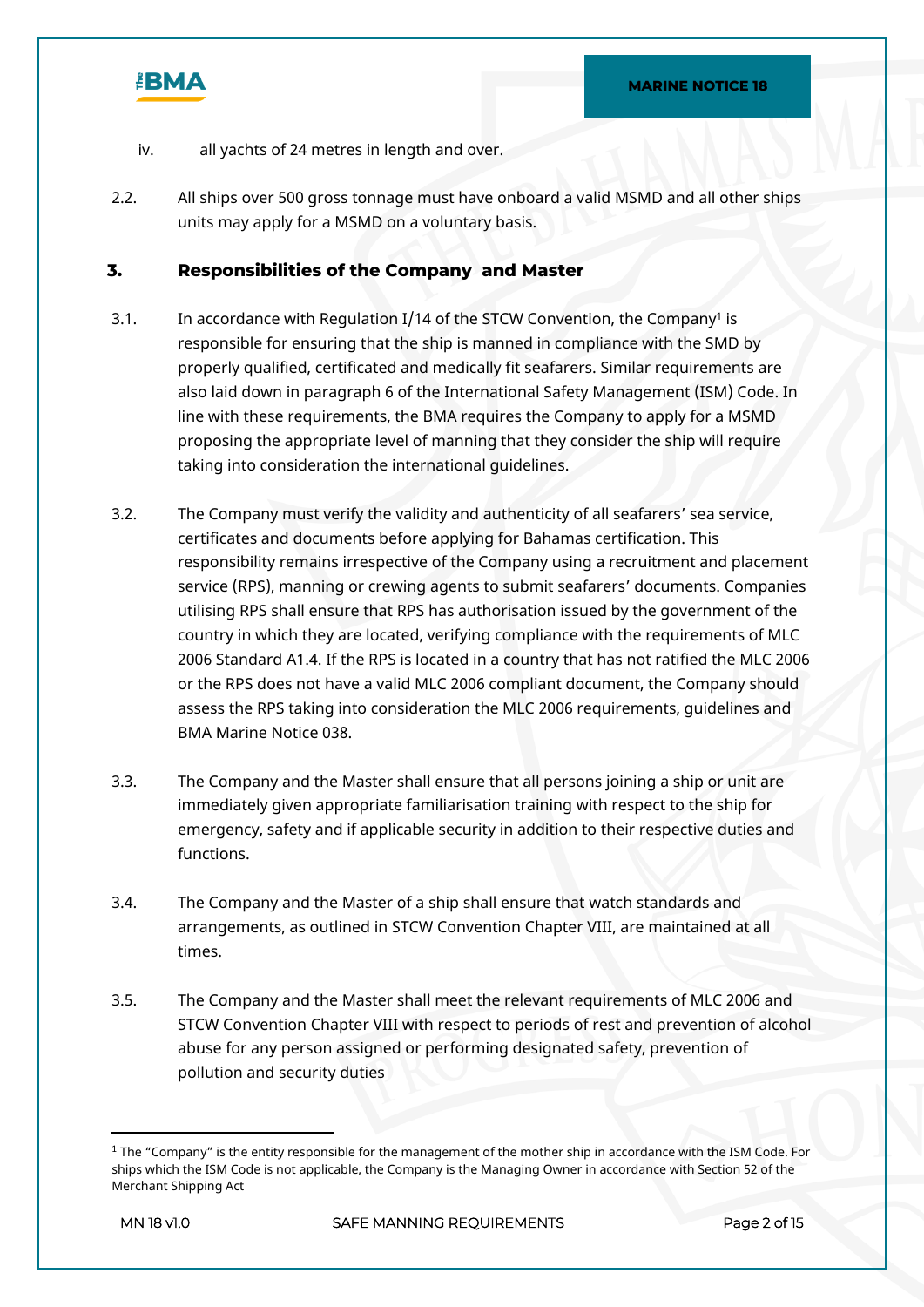

- 3.6. The watch schedules and records of daily hours of rest for all seafarers shall be posted or maintained to be easily accessible and capable of being verified. Any exceptions or suspension of the periods of rest shall be recorded in the Official Logbook.
- 3.7. The Company and Master shall refer to BMA Marine Notice 035 in relation to hours of rest. For the prevention of alcohol abuse, the BMA has established a limit of not greater than 0.05 % blood alcohol level (BAC) or 0.25 mg/l alcohol in the breath or a quantity of alcohol leading to such alcohol concentration.

## **4. Employing Officers and Ratings with Alternative Certification**

- 4.1. A Company may find it prudent to have officers or ratings certificated under the STCW Convention Chapter VII as this would enable flexibility for the Company to employ the affected officers or ratings on ships depending on the manning requirement for officers. However, an officer may only be employed in one identified capacity onboard at any one time. It must be borne in mind that employment of such officers on a ship must not reduce the number of crew or lower the integrity of the profession, nor should the legal position and authority of the Master be adversely affected.
- 4.2. Under no circumstances may a single officer be assigned the combined duties of the engine and navigation watch-keeping officer.

## **5. Clarification of Certain Capacities**

## *5.1. Trainee*

- 5.1.1. The terms Cadet, Apprentice, Assistant Engineer or Trainee Rating will include persons undergoing training but not yet qualified for a capacity identified in the MSMD.
- 5.1.2. None of the above will be included in the MSMD as a requirement, but the company, as per their internal policy may carry them.
- 5.1.3. All of the above persons must complete Basic Training (four elements of the STCW Code A-VI/1) prior to joining a ship.

## *5.2. Ship's Cook*

5.2.1. In all cases where the total manning consists of more than 10 persons, there shall be a dedicated certified cook. If the MSMD does not show a requirement of more than 10 persons then the company should have one person designated as the Cook. If the person so appointed does not have a ship's cook certificate then the company shall ensure that he/she has the necessary skills, experience and training or instruction in food hygiene, personal hygiene, and handling and storage of food onboard ship.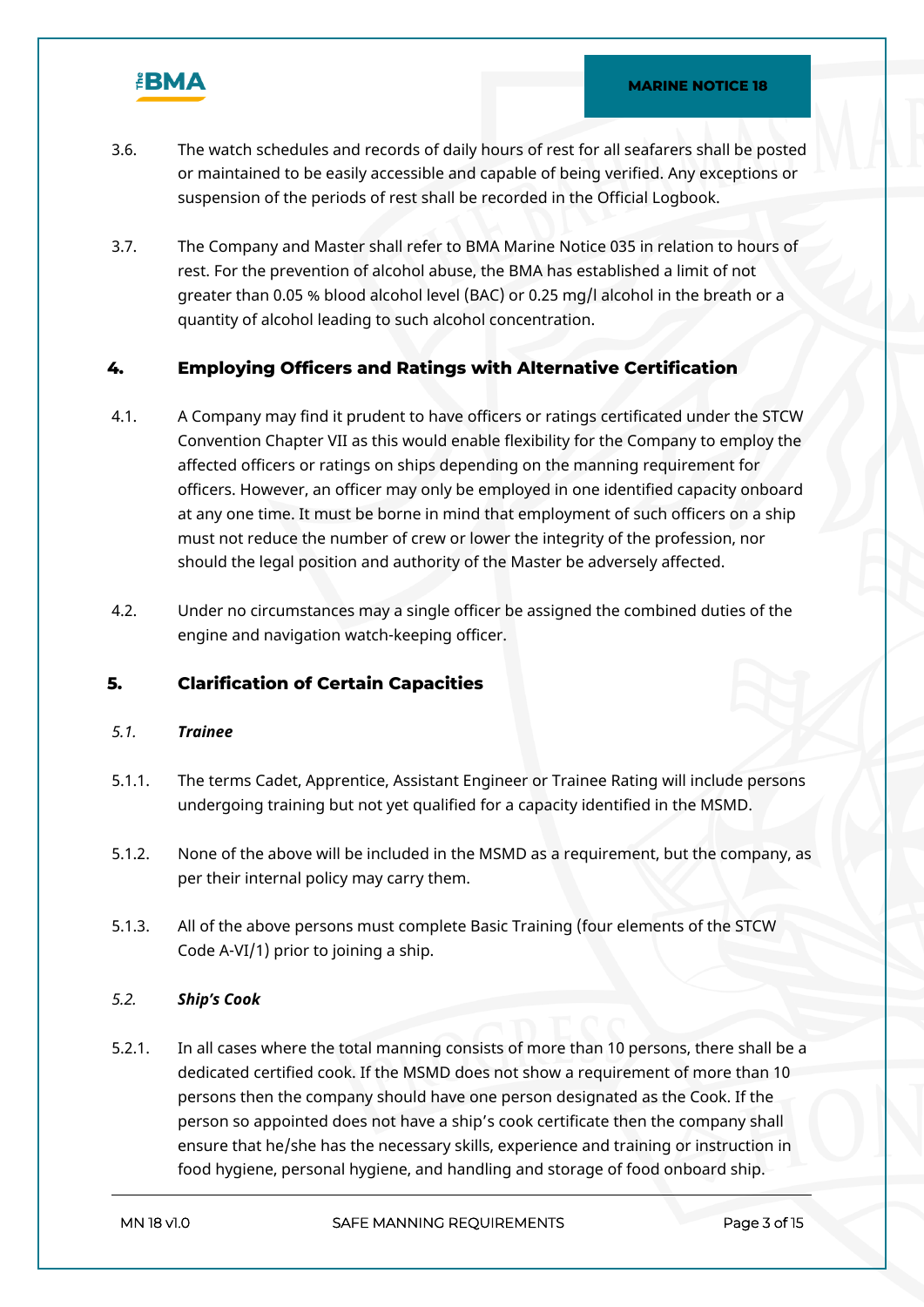

5.2.2. Additional information relating to the ship's cook is outlined in BMA Marine Notice 037.

#### *5.3. Doctor or Person Providing Medical Care*

- 5.3.1. The ship shall carry a qualified medical doctor when there are 100 or more persons onboard. Where the ship is engaged on voyages during which the ship is no more than 36 hours steaming distance from a port with qualified medical care and medical facilities, the ship may apply for an exemption.
- 5.3.2. Offshore units with 100 or more persons may be exempted from the requirement of a doctor if it is linked by a helicopter service that has access to a qualified medical care and medical facilities. An application for exemption should be submitted to the BMA.
- 5.3.3. Where there is no doctor on board, there shall be at least one person, who may be the Master, designated to provide medical care. The Master should seek additional medical assistance when so required.
- 5.3.4. The designated person shall always be available to provide medical care to seafarers in compliance with onboard Safety Management System (SMS).
- 5.3.5. The designated person shall be trained in medical care in accordance with the STCW Regulation VI/4.
- 5.3.6. The Doctor or person designated to provide medical care shall undergo refresher training at period not exceeding 5 years and shall be capable of communicating in the English language.
- 5.3.7. Additional guidance on the provision of medical care onboard is outlined in BMA Marine Notice 040.

#### *5.4. Ship Security Officer (SSO)*

- 5.4.1. All persons onboard ships to which the International Code for the Security of Ships and Port Facilities (ISPS Code) applies, shall have received security training in accordance with STCW Convention Regulation VI/6. One appropriately trained person shall be designated as the Ship Security Officer (SSO) as required under the ISPS Code.
- 5.4.2. The SSO may be the Master or any other person designated by the Company. The officer so designated shall meet the training requirement in accordance with the provisions of STCW Regulation VI/5 and shall be directly responsible to the Master (if the SSO is not the Master) and the Company Security Officer (CSO) in compliance with the ship's SMS.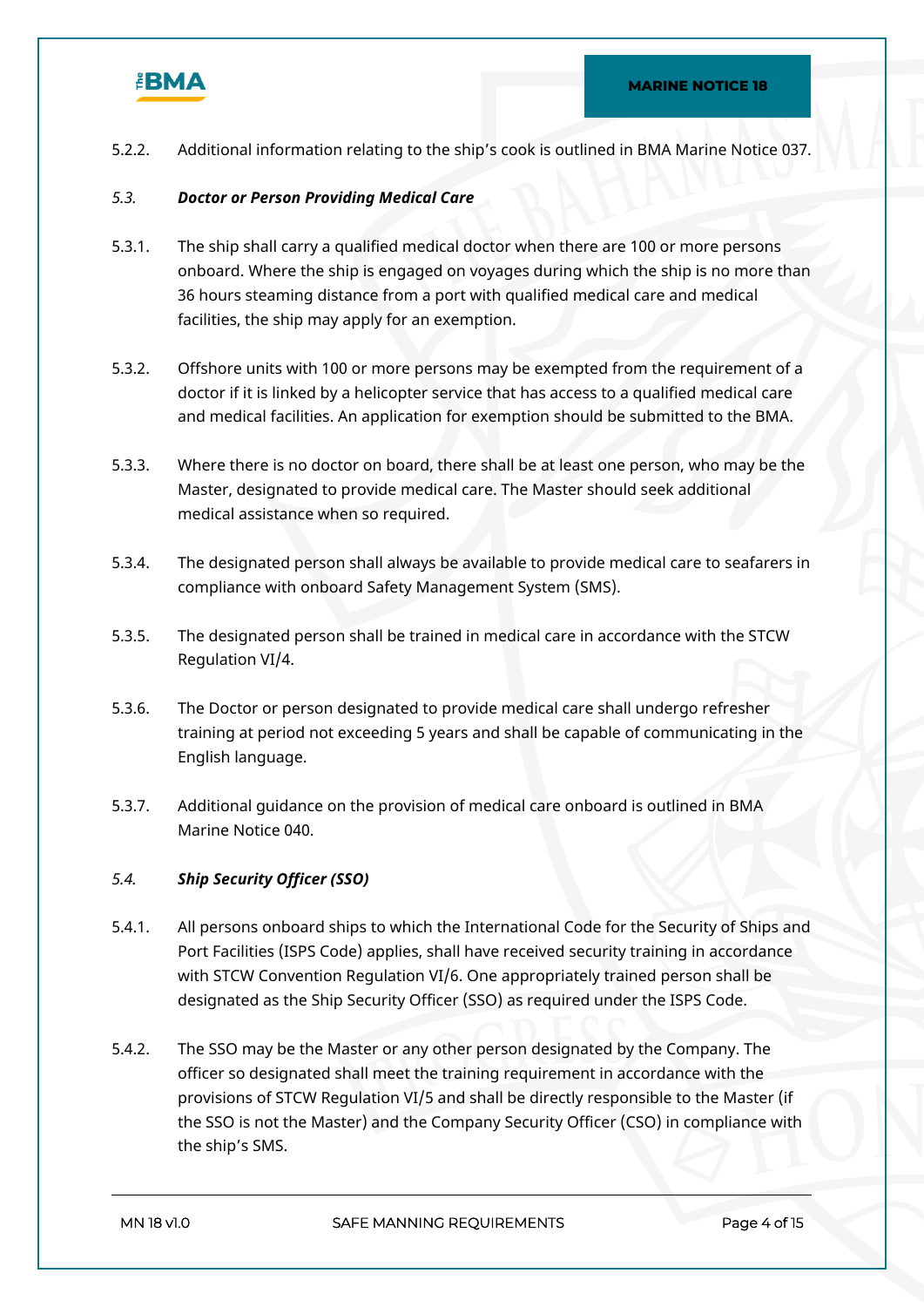

- 5.4.3. The Company shall ensure that one of the capacities proposed to be included on the MSMD is also able to carry out the duties of the SSO.
- 5.4.4. Additional information pertaining to the SSO is provided in BMAs Marine Notice 027.

## *5.5. Persons Assigned Electronic and Electrical Duties*

- 5.5.1. The ship may carry persons who are specifically assigned the specific duties, tasks and responsibilities relating to electrical and electronic tasks. If required to be carried, these persons should be certified as Electro-Technical Officers or Electro-Technical Ratings and satisfy the requirements of STCW Regulations III/6 or III/7 respectively.
- 5.5.2. The MSMD need only include these persons if they are additional to the Engineering Officers and they have been assigned shipboard duties to satisfy the requirements of the maintenance of a safe engineering watch, emergency as specified in the Muster List or operation and maintenance of the ship's electrical, electronic and control systems.

## **6. Manning During Hours of Darkness and Restricted Visibility**

6.1. Companies shall ensure that the ship(s) have sufficient trained navigational watchkeeping personnel to ensure that the navigation control room/bridge is manned by at least 2 watch-keepers during hours of darkness and conditions of restricted visibility. One of these watch keepers shall be a Navigational Officer.

## **7. Manning Onboard Specific Ship Types**

## *7.1. Ships with Propulsion Power of Less than 750 Kw*

7.1.1. Ships with propulsion power of less than 750 kW will not be required to have an engineer certificated in accordance with STCW. However, such ships must have at least one person, other than the Master, who is trained and certified to operate the machinery onboard the ship. If the training is not in accordance with STCW then the person should have documentary evidence of his or her training and capability to perform the assigned tasks.

## *7.2. Ships with Unattended Machinery Space (UMS)*

- 7.2.1. The UMS notation assigned by the Classification Society shall be considered when determining whether the machinery space can be unattended.
- 7.2.2. If the manning of a ship with propulsion power of more than 3000kW is based on UMS notation then the ship shall carry an additional watch-keeping engineer officer if the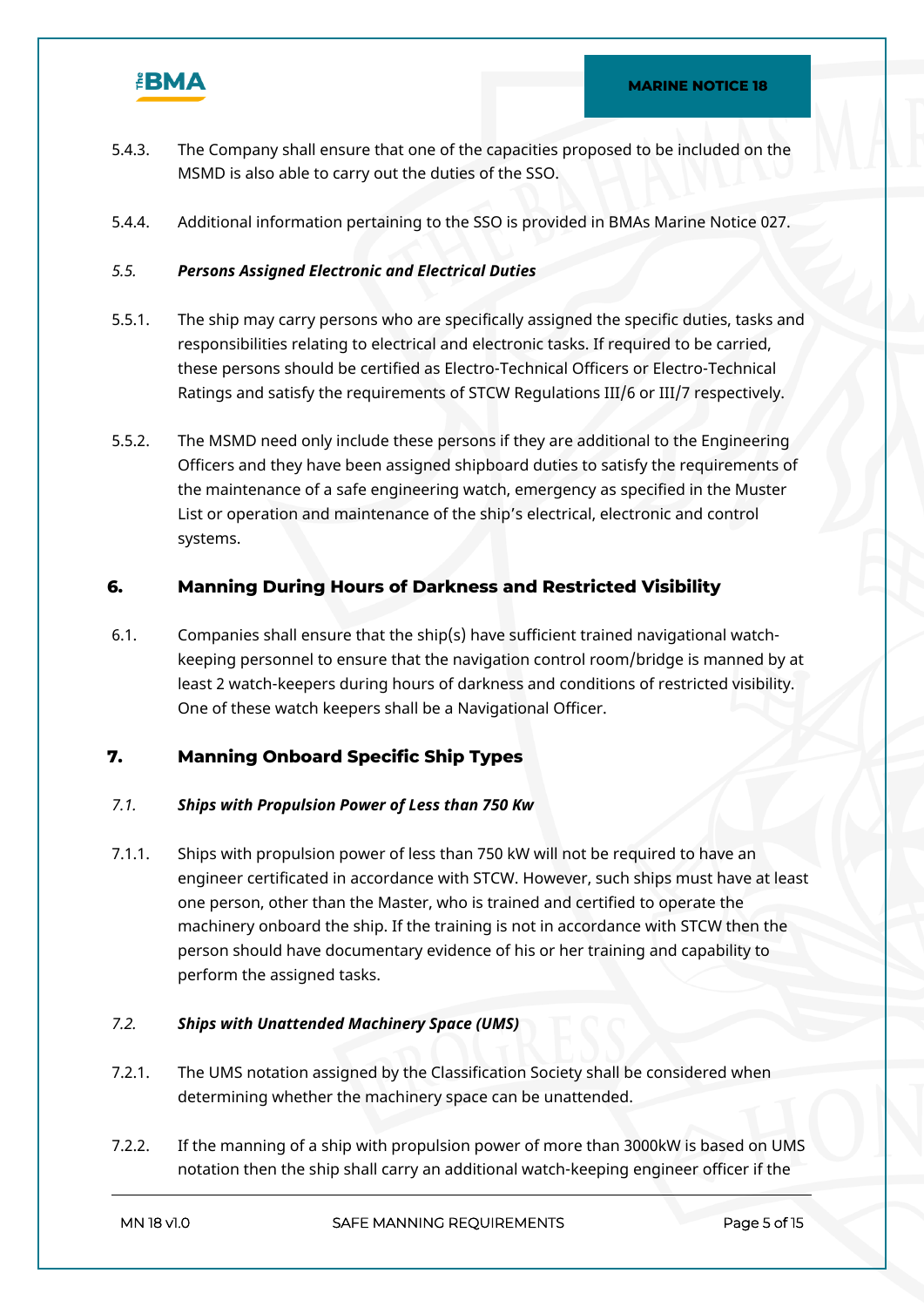

UMS systems are inoperative for more than seven days. The Company shall notify the Classification Society and the BMA of the related equipment failure affecting the UMS notation.

#### *7.3. Passenger Ships, including RO-RO Passenger ships*

- 7.3.1. Any Company operating a passenger ship may employ additional hotel staff and other non-marine crew such as shopkeepers, barbers, laundrymen etc. All such persons must be given STCW familiarisation training and if they are assigned, either safety, security or environmental protection duties, then the persons should have the basic STCW training.
- 7.3.2. The MSMD shall include all persons who are required to be assigned shipboard duties in order to satisfy the requirements of the Emergency Muster List for guidance of passengers to assembly points, muster stations and survival crafts and any other associated emergency duties. Such persons should be trained in accordance with the relevant requirements of STCW Regulation V/2. The Company should take into consideration the number of passengers when assigning such persons.
- 7.3.3. The MSMD should include all persons who are required to be assigned either security or environmental protection shipboard duties. Such persons should be trained in accordance with the relevant requirements of STCW Regulation V/2.
- 7.3.4. One designated person holding a STCW Regulation IV/2 (GMDSS Certificate of Competency) shall remain in charge of communication duties for the entire duration of an emergency until the Master gives the order for evacuation of the ship.
- 7.3.5. All survival craft must be manned by duly qualified persons in accordance with STCW and as required under SOLAS 1974, as amended.

## *7.4. Offshore Units*

- 7.4.1. A Company operating an offshore unit may employ additional persons, who must be given familiarisation and basic training as applicable.
- 7.4.2. All persons should be trained in accordance with either the STCW or alternatively the provisions of IMO [Resolution A. 1079\(28\).](https://mf.bahamasmaritime.net/SharedLinks.aspx?accesskey=52402edd436b4becab70183c4b7506abfa85481392a213c9bf61f38165344a11&VaultGUID=8A7ABFCE-CCD2-49D8-9190-B5F8650E5B38) The Company shall take into consideration BMA Marine Notice 015.
- 7.4.3. The MSMD should include all persons who are required to be assigned watch-keeping, safety, security, environmental protection, safety and other shipboard duties taking into consideration the international guidelines.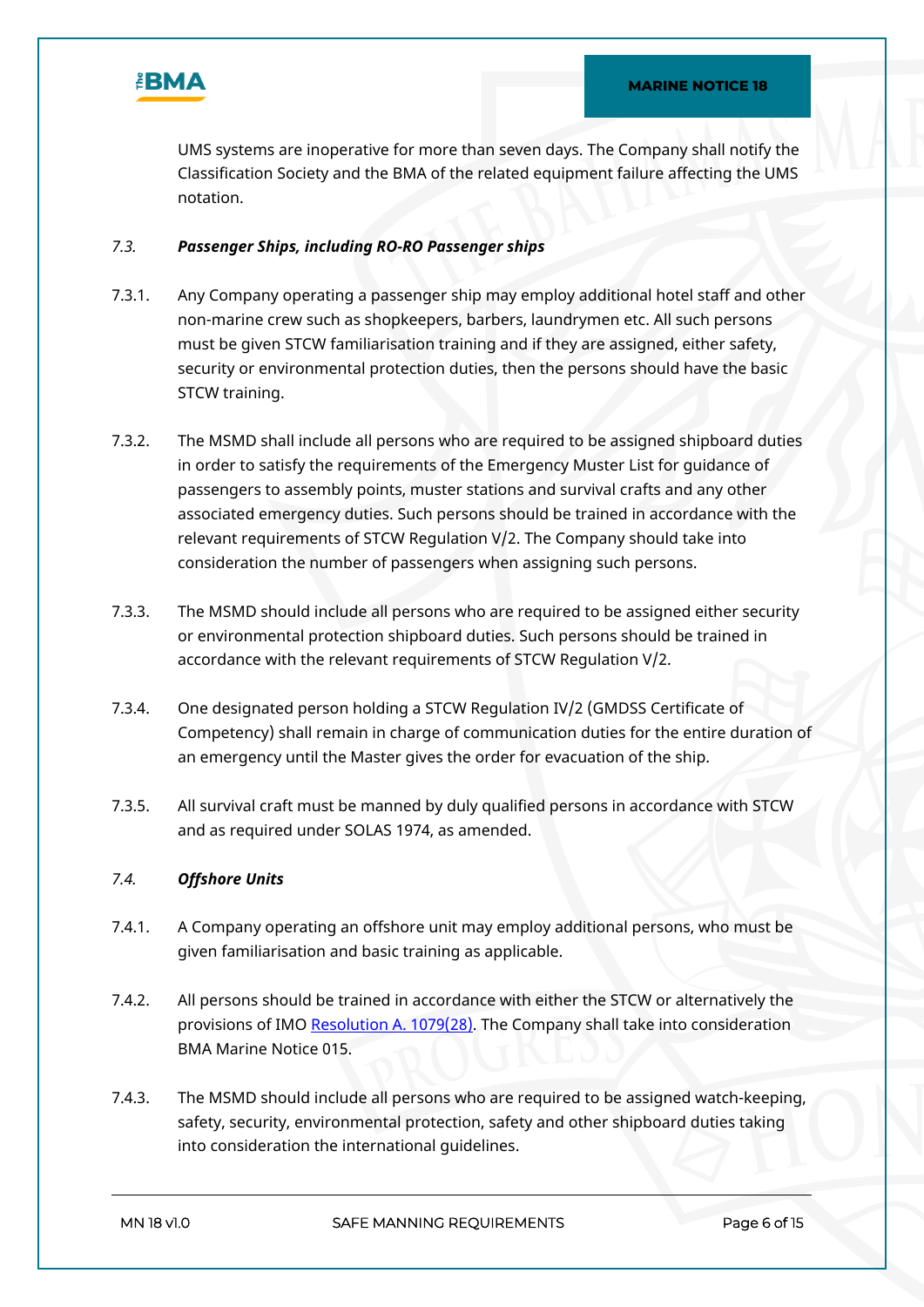

#### *7.5. Tankers*

- 7.5.1. Any Company operating tankers shall ensure that all officers, ratings and persons involved in cargo operation hold a basic training in accordance with the provisions of STCW requirements relating to the type of tanker on which the person is serving. The Company shall take into consideration BMA Marine Notice 016.
- 7.5.2. In addition to 7.5.1 above, a Company operating tankers shall ensure that all officers, ratings and persons with immediate responsibility for cargo or cargo related operations hold advanced training in accordance with the provisions of STCW requirements relating to the type of tanker on which the person is serving. For the purposes of this requirement, the person deemed to have immediate responsibility is not limited to persons at management level but may include persons assigned designated cargo related responsibilities dependent on the ship's operational requirements.

#### *7.6. High Speed Craft*

7.6.1. Any Company operating high speed craft shall ensure that all officers and crew specified on the manning of the Permit to Operate are trained in accordance with the provisions of the High-Speed Craft Code.

#### *7.7. Yachts*

7.7.1. Any Company operating a yacht or yachts shall be guided by the Yacht Notices for the purposes of minimum safe manning.

#### *7.8. Ships Which are Required to Comply with the ISPS Code*

- 7.8.1. Any Company operating ships, which are required to comply with the ISPS Code, shall ensure that all persons specified on the MSMD are trained in accordance with the provisions of STCW requirements
- 7.8.2. The Master shall ensure that all persons receive security related familiarisation training before being assigned to shipboard duties. The security related training familiarization training shall be conducted by the SSO or an equally qualified person.

### *7.9. Ships Fitted with Dynamic Position Systems*

7.9.1. The Company shall ensure that all persons specified on the MSMD and engaged in operating a dynamic position system have the relevant training and experience prior to be assigned their shipboard duties. For this purpose, dynamic positioning is defined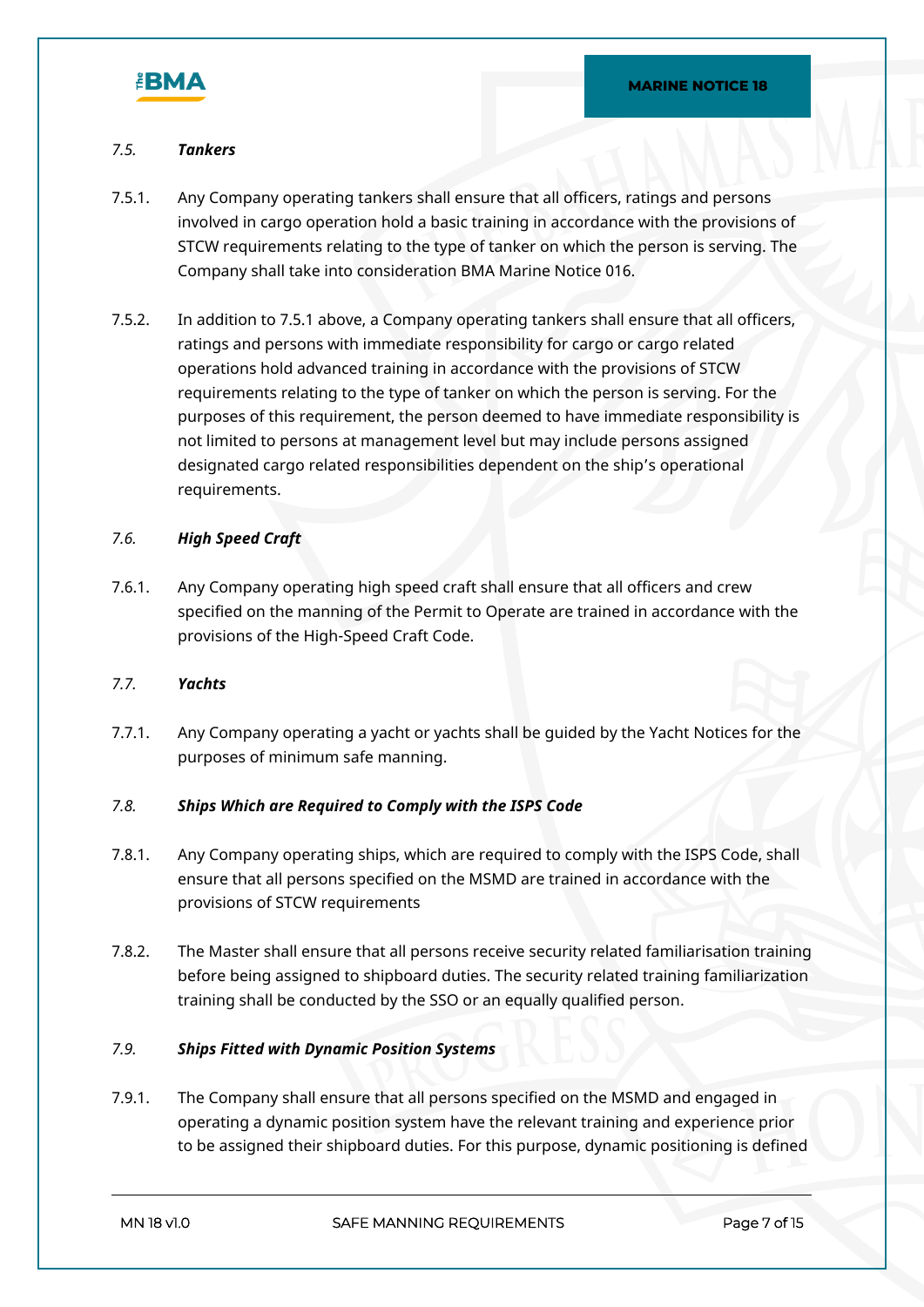

as the system whereby a self- propelled ship's position and heading is automatically controlled by using its own propulsion units.

### *7.10. Ships Operating in Polar Waters*

7.10.1. The Company shall ensure that prior to being assigned shipboard duties, the Master and Officers specified on the MSMD are duly trained and have the relevant experience relating to operation in polar waters.

#### *7.11. Ships Fitted with ECDIS*

- 7.11.1. The Company should ensure that if the ship is fitted with ECDIS, the Master and navigating officers have appropriate ECDIS training.
- 7.11.2. The Master shall ensure that all affected officers have documentary evidence (onboard) of ECDIS training prior to be assigned their shipboard navigational duties.
- 7.11.3. The Company and Master shall take into consideration BMA Marine Notice 044.

#### *7.12. Ships with Five or More Seafarers*

7.12.1. Ships with five or more seafarers must establish a safety committee comprising of persons who are either appointed or elected as safety representatives to participate in the meetings of the committee.

## **8. Employment of Additional Seafarers by the Company.**

- 8.1. A Company may decide to employ more seafarers than stipulated in the MSMD. These seafarers shall be trained to a level appropriate to their duties in addition to having the minimum basic training for emergency, safety and survival. The statutory certificates will detail the maximum number of persons on board and there must be sufficient accommodation satisfying the MLC 2006 (as amended) standards for that number.
- 8.2. There are several capacities that are not identified in STCW and accordingly the MSMD may not refer to them. The Company should decide on their qualification or experience in accordance with the objectives of their Safety Management System but if the persons are employed and assigned shipboard safety, security, environmental protection, cargo operations or watch-keeping duties, the person must complete STCW basic training before joining the ship and receive shipboard familiarisation training before being assigned their shipboard tasks/duties.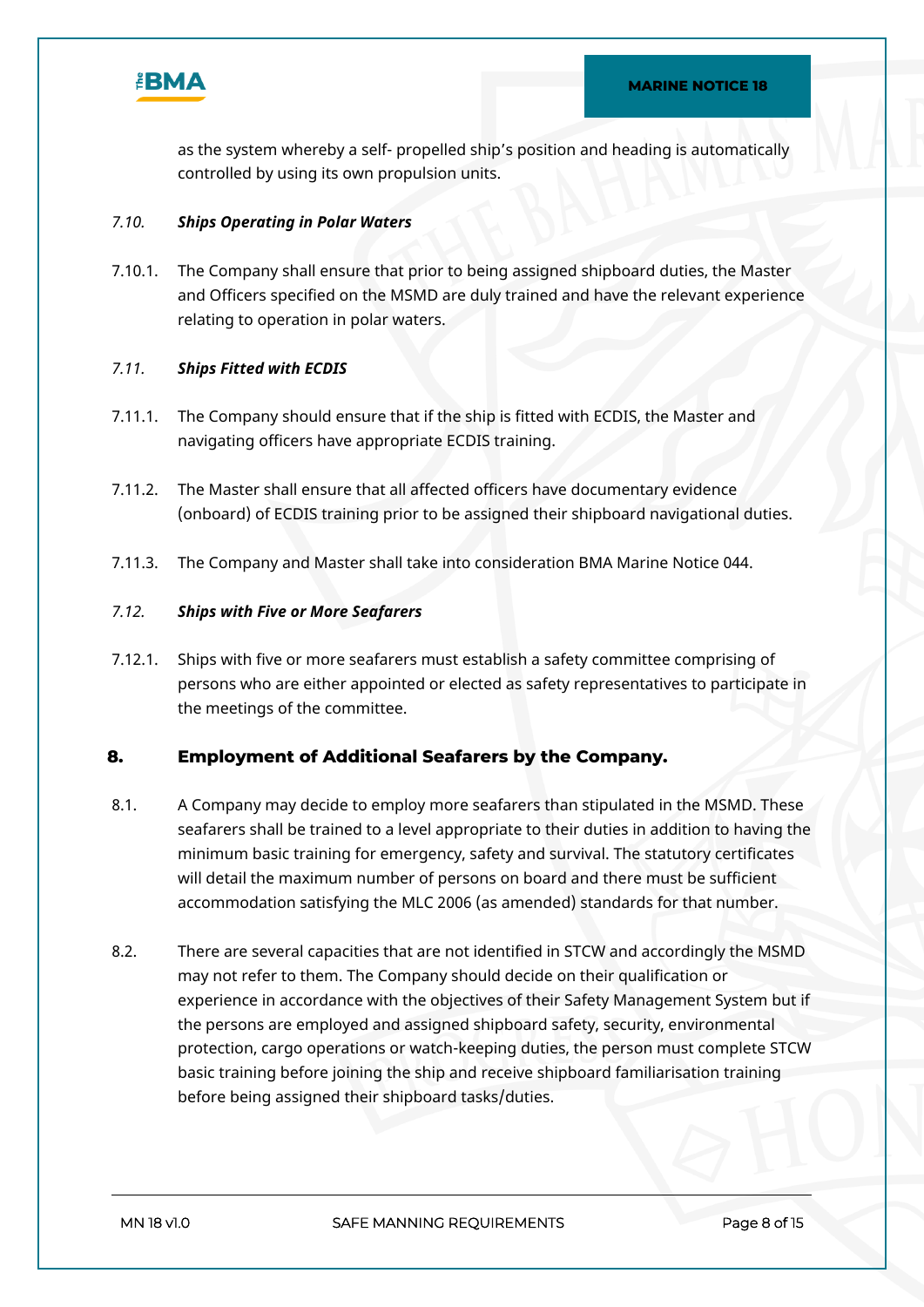

## **9. Ship(s) Not Engaged in Normal Trades.**

- 9.1. The manning level for a ship in laid up condition should take into consideration BMA Marine Notice 011 and the operational requirements of the ship at any given time. Any reduction of normal manning should be considered with the full approval of the local authority.
- 9.2. The BMA requires that a Master or other suitably qualified person remains in charge and sufficient numbers of trained persons to meet any emergency situation or operational circumstance, depending upon the machinery and systems that are operational remain on board at any given time. In such circumstances, communication must be maintained with the local authority so that further assistance may be obtained immediately when required.
- 9.3. Offshore Units that operate for prolonged periods on one location may be issued with a MSMD that reflects the static status of that Unit. Please refer to Marine Notice 011.

## **10. Exceptional Circumstances (Exemption)**

- 10.1. In exceptional circumstances where the manning level falls below that of the MSMD (e.g. due to crew illness, unexpected repatriation on compassionate grounds etc.), the ship may as a measure of *force-majeure*, sail with one person less than that stipulated in the MSMD. This also applies to ship which are required to carry a Doctor as specified in Section 5.3.1.
- 10.2. In all such cases the Master, in consultation with the Chief Engineer Officer where the shortage relates to an engineer officer, should ensure that there is continuity of watches by duly qualified persons without affecting the statutory minimum period of rest.
- 10.3. The above provision to sail a person short of that stated on the MSMD does not apply to the capacities of Master and Chief Engineer on the basis that one person must be designated as Master and one person designated as Chief Engineer. If the designated person does not hold a STCW certificate that allows them to serve in the capacity of a Master or Chief Engineer, then the Company shall apply for a dispensation taking into consideration the provisions of Section 11 of this Marine Notice.
- 10.4. The BMA must be notified and provided with the following information in writing, which must also be duly recorded in the ship's Official Log Book (OLB):
	- i. Rank of the affected officer(s)
	- ii. Name of ship
	- iii. No. of crew onboard, excluding affected officer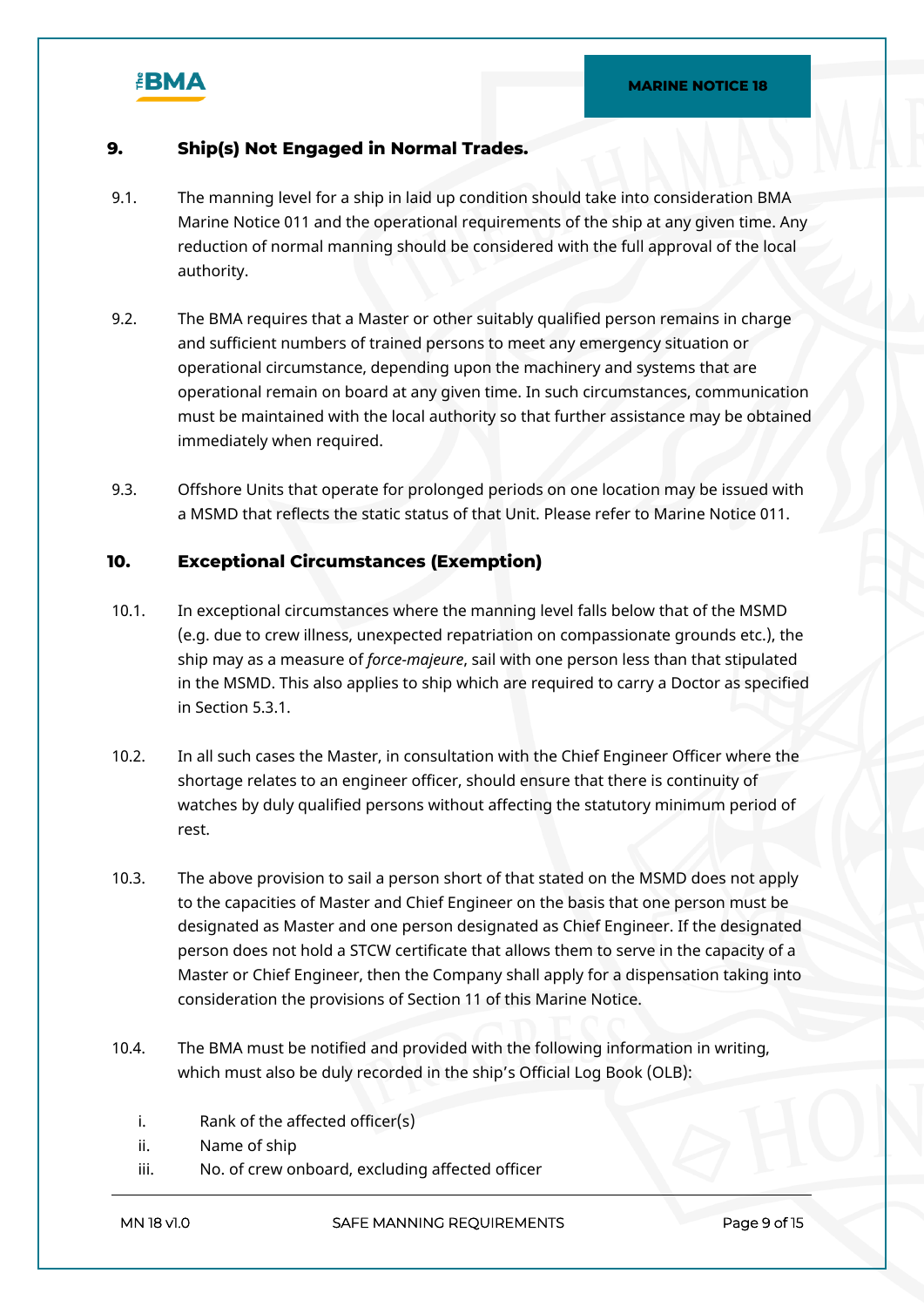

- iv. Intended voyage
- v. Date of departure
- vi. Reason for exemption
- vii. Time of notification to BMA
- 10.5. The shortage shall be filled at the earliest opportunity and in any case not later than fourteen (14) days or until arrival at a port as determined by the BMA, if the intended voyage is more than fourteen (14) days.

## **11. Exceptional Circumstances (Dispensation)**

- 11.1. Where, in exceptional circumstances, a Company is unable to achieve the minimum manning due to the lack of a duly certificated Officer for a specific capacity, a dispensation under STCW Article VIII maybe considered in respect of an Officer who does not hold a certificate for the relevant capacity. A dispensation for a Master or Chief Engineer will only be granted in circumstances of *force majeure* for the shortest possible time as determined by the BMA.
- 11.1.1. The Company shall apply to the BMA for such a dispensation and provide the following information:
	- i. Full Details of The Officer, Including Their National Certificate and Flag State Endorsement (FSE)
	- ii. Total Seagoing Service Since Qualification as An Officer
	- iii. Name of Ship
	- iv. No. of Crew Onboard
	- v. Intended Voyage
	- vi. Date of Departure
	- vii. Reason for Dispensation
	- viii. Dispensation fee (see Marine Notice 50).
- 11.2. Where, in exceptional circumstances, a Company is unable to achieve the minimum manning due to the lack of a duly qualified Cook, a dispensation may be considered in respect of a person who does not hold a Cook's qualifications. A dispensation for a Cook may be granted for the shortest possible period of time as determined by the BMA.
- 11.2.1. The Company must apply to the BMA for such a dispensation and provide the following:
	- i. Full Details of The Person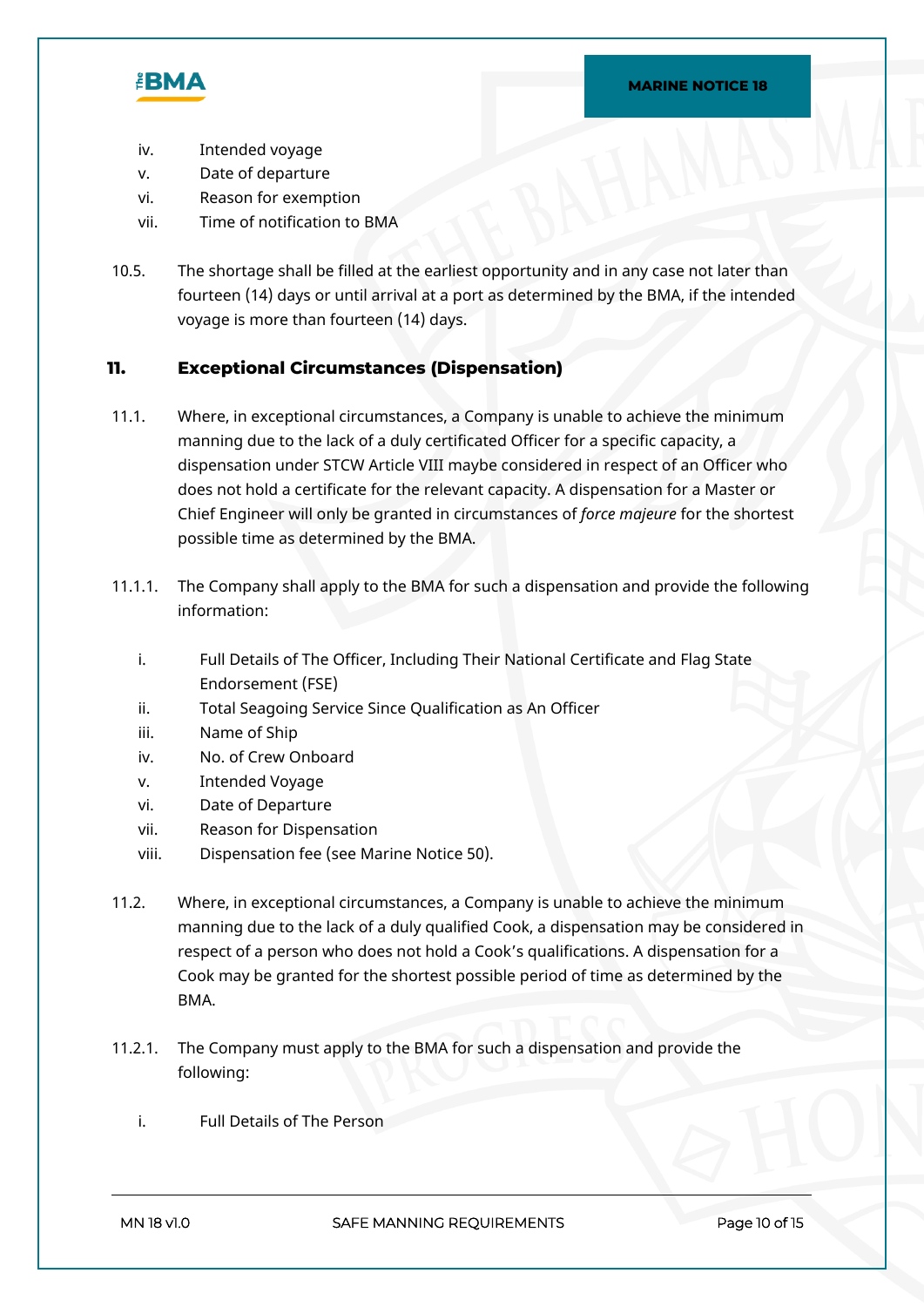

#### **MARINE NOTICE 18**

- ii. Total Seagoing Service and Confirmation that the Person Has Been Trained or Instructed in Food Hygiene, Personal Hygiene and Handling & Storage of Food Onboard Ship.
- iii. Name of Ship
- iv. No. of Crew Onboard
- v. Intended Voyage
- vi. Date of Departure
- vii. Reason for Dispensation
- viii. Dispensation fee (see Marine Notice 50).
- 11.3. The BMA will assess the submitted information and, where applicable, this assessment may include consultation with the Administration that issued the national Certificate which was endorsed. If the assessment is satisfactory, the BMA will issue a dispensation document and invoice the Company accordingly.

## **12. Exceptions: Hours of Rest**

- 12.1. Notwithstanding the provisions of STCW A-VIII/1.9, if there is a need for regular exceptions from the weekly rest period, the Company shall undertake an assessment of the manning level in order to determine if the manning level onboard is sufficient to comply with the hours of rest requirements taking into consideration 13.1 of this Marine Notice and the requirements of BMA Marine Notice 035.
- 12.2. The outcome of the assessment shall be documented (with a copy maintained onboard) and if the assessment is negative, the necessary application shall be submitted to the BMA to review the safe manning level.

## **13. Application for an MSMD**

13.1. The Company shall make an application for an MSMD following an assessment that takes into consideration the guidelines in this Marine Notice and IMO Resolutions [A.893\(21\)](https://mf.bahamasmaritime.net/SharedLinks.aspx?accesskey=40e4c226f7173634ed37a29e065b0092bca76d0bba3500e66f60002c68fda767&VaultGUID=8A7ABFCE-CCD2-49D8-9190-B5F8650E5B38), [A.999\(25\)](https://mf.bahamasmaritime.net/SharedLinks.aspx?accesskey=86f093a272832bb472add38678016da735599fbfd150d24af528be28cafdea37&VaultGUID=8A7ABFCE-CCD2-49D8-9190-B5F8650E5B38), [A.1047\(27\)](https://mf.bahamasmaritime.net/SharedLinks.aspx?accesskey=7c8c4e996aabdc7433656ae6785a08c32f1e4fdb1d57f3efb06ce776ccdf5dd2&VaultGUID=8A7ABFCE-CCD2-49D8-9190-B5F8650E5B38) and [A.1079\(28\),](https://mf.bahamasmaritime.net/SharedLinks.aspx?accesskey=52402edd436b4becab70183c4b7506abfa85481392a213c9bf61f38165344a11&VaultGUID=8A7ABFCE-CCD2-49D8-9190-B5F8650E5B38) as applicable. The proposed minimum manning level is not limited to the watch-keeping personnel but shall now include any additional persons deemed necessary for the safe operation of the ship taking into consideration the international guidelines and the following:

## 13.1.1. the capability to:

- i. maintain safe navigational, port, engineering and radio watches in accordance with regulation VIII/2 of the 1978 STCW Convention, as amended and maintain general surveillance of the ship,
- ii. moor and unmoor the ship safely,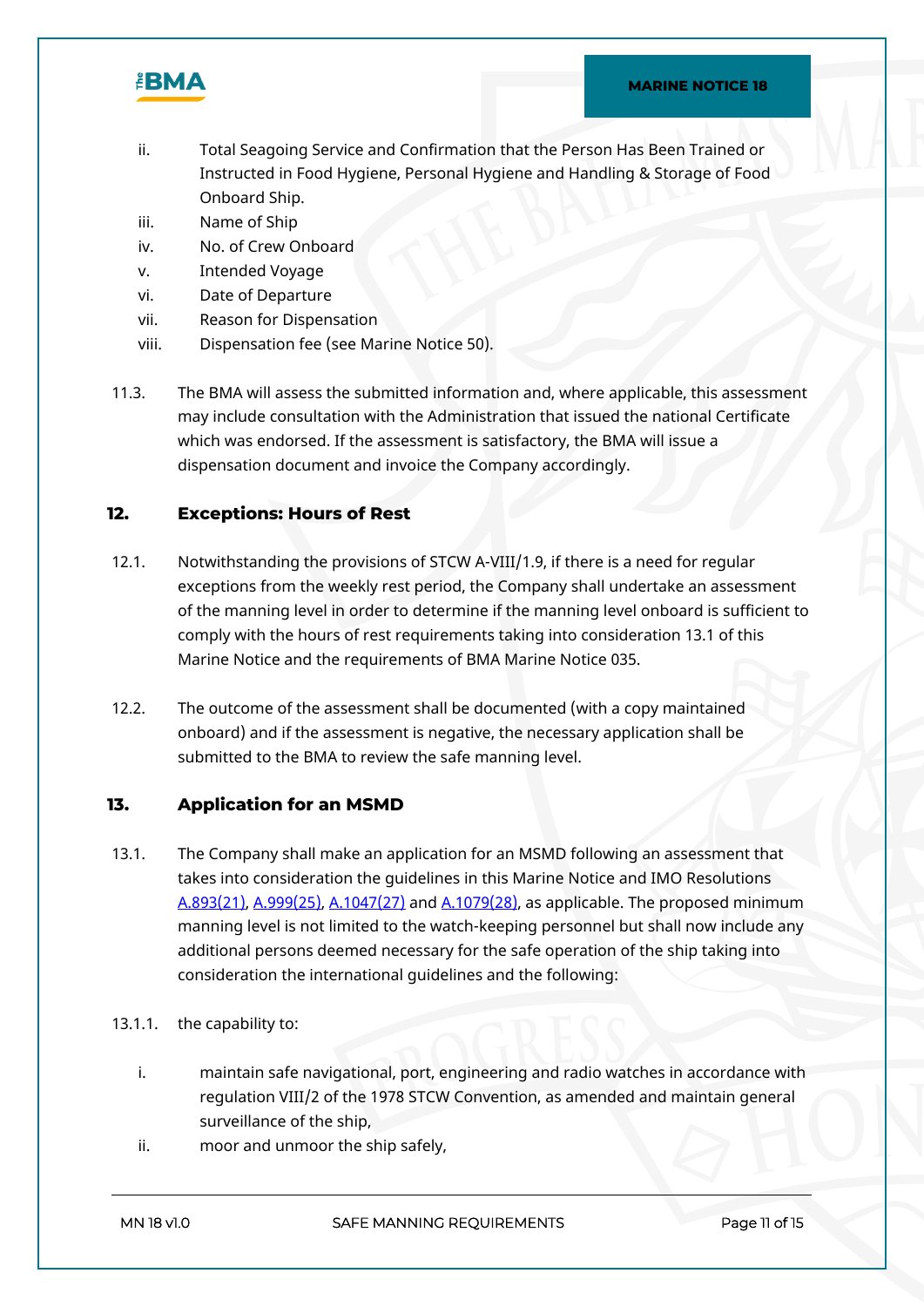

- iii. manage the safety functions of the ship when employed in a stationary or nearstationary mode at sea,
- iv. perform operations, as appropriate, for the prevention of damage to the marine environment,
- v. maintain the safety arrangements and the cleanliness of all accessible spaces to minimize the risk of fire,
- vi. provide for medical care on board ship,
- vii. ensure safe carriage of cargo during transit,
- viii. inspect and maintain, as appropriate, the structural integrity of the ship,
- ix. operate in accordance with the approved Ship's Security Plan.
- 13.1.2. the ability to:
	- i. operate all watertight closing arrangements and maintain them in effective condition and also deploy a competent damage control party,
	- ii. operate all onboard fire-fighting and emergency equipment and life-saving appliances, carry out such maintenance of this equipment as is required to be done at sea, and muster and disembark all persons on board and
	- iii. operate the main propulsion and auxiliary machinery including pollution prevention equipment and maintain them in a safe condition to enable the ship to overcome the foreseeable perils of the voyage.
- 13.1.3. the maintenance of onboard functions, such as:
	- i. any ongoing training requirements for all personnel, including the operation and use of fire-fighting and emergency equipment, life-saving appliances and watertight closing arrangements,
	- ii. any specialized training requirements for particular types of ships and in instances where crew members are engaged in shipboard tasks that cross departmental boundaries,
	- iii. the provision of proper food and drinking water,
	- iv. the need to undertake emergency duties and responsibilities and
	- v. the need to provide training opportunities for entrant seafarers to allow them to gain the training and experience needed.
- 13.1.4. the consideration of other relevant factors including:
	- i. the performance of functions at the appropriate levels of responsibility,
	- ii. any cargo handling,
	- iii. the operation of the ship and care for persons on board,
	- iv. any marine engineering, including the tasks, duties and responsibilities involved with ship's propulsion,
	- v. any electrical, electronic and control engineering requirements,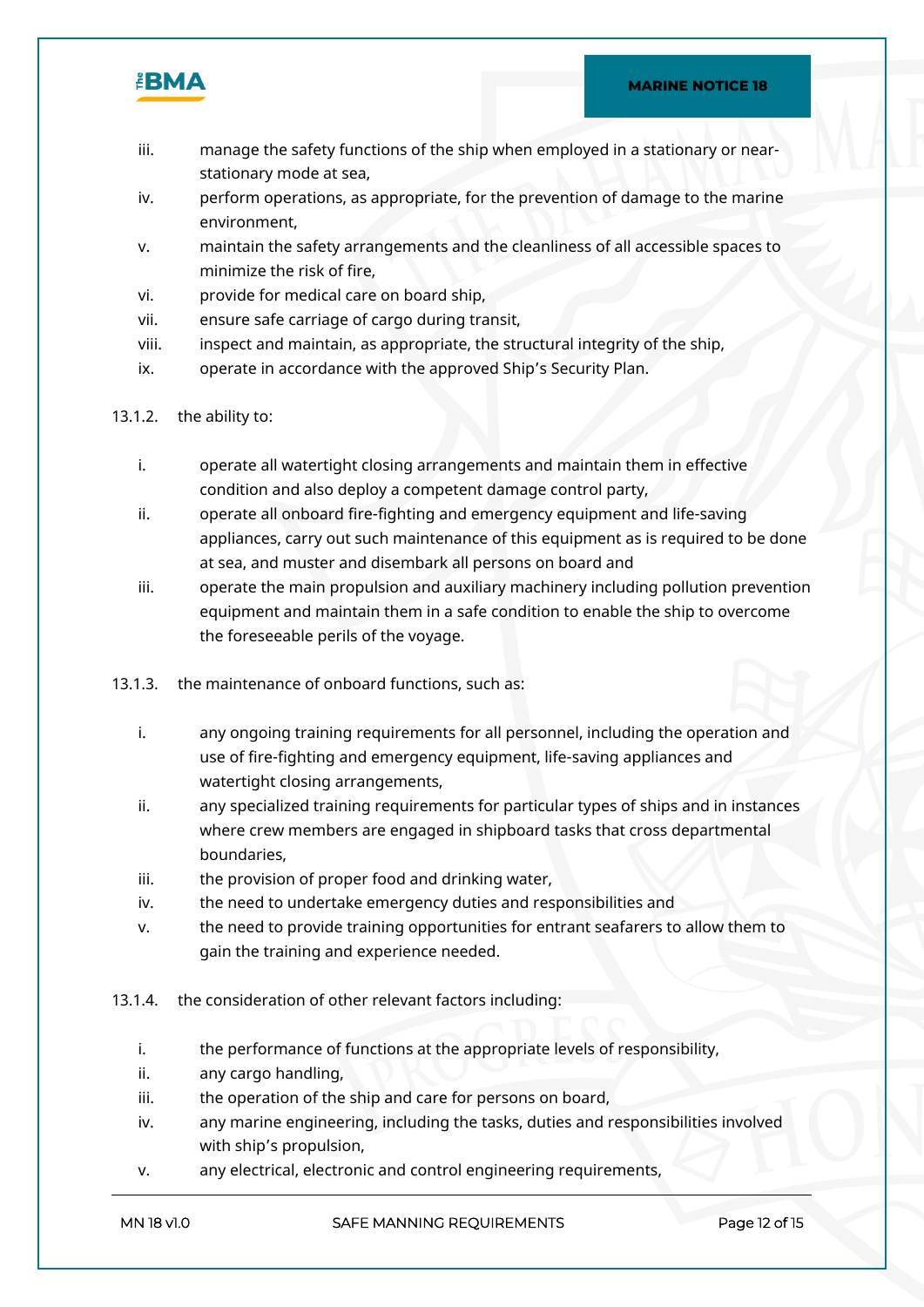

- vi. any radiocommunications,
- vii. the management of safety, security and protection of the marine environment,
- viii. the number of qualified and other personnel required to meet peak workloads situations.
- 13.2. The Bahamas [Minimum Safe Manning Application form \(R106\)](https://www.bahamasmaritime.com/wp-content/uploads/2020/10/Form-R106-Application-for-Minimum-Safe-Manning-Document.pdf) is available for download on the BMA's website. The BMA will also accept a written application provided it has all the necessary information, including the details of the ship, its equipment and the intended area of operation.
- 13.3. The applying Company may be required to provide additional supporting information such as the Muster List, manning for mooring operations, an hours of rest schedule, etc., in order to clarify the proposed manning levels which should enable all such operations. If additional information/clarification is required, the BMA may issue a conditional MSMD during this process
- 13.4. The "Other" category on Form R106 allows the applicant to make their assessment of the shipboard operations and propose persons that are allocated additional tasks. These persons may be those non-watchkeepers that are required, or are allocated, emergency duties, mooring operation, crowd control (on a passenger ship), safe cargo operation (on a tanker), etc.
- 13.5. Passenger ships, offshore units or any other ship that may have different manning levels dependent on the ship's operational status (e.g. FPSO re-positioning, passenger ship with different passenger complement) should reference this information and propose a manning scale linked to the relevant condition. As an example, a passenger ship may have a different manning level with full passenger complement onboard as opposed to a re-positioning voyage without any passengers and likewise an FPSO manning level maybe different when underway compared to when on station.
- 13.6. The Company may conduct a generic assessment for sister ships which will be engaged on similar trading voyages and/or operations.

## **14. Issue of MSMD**

- 14.1. The BMA will consider all international requirements and guidance in drafting an MSMD in order to be satisfied that the manning shall meet the intended goals.
- 14.2. In this respect the BMA may increase the scale of manning from that proposed by the Company. The BMA will not normally reduce the manning level from that proposed by the Company unless it considers certain references in the MSMD application proposed by the Company are unnecessary or inconsistent with standard practices.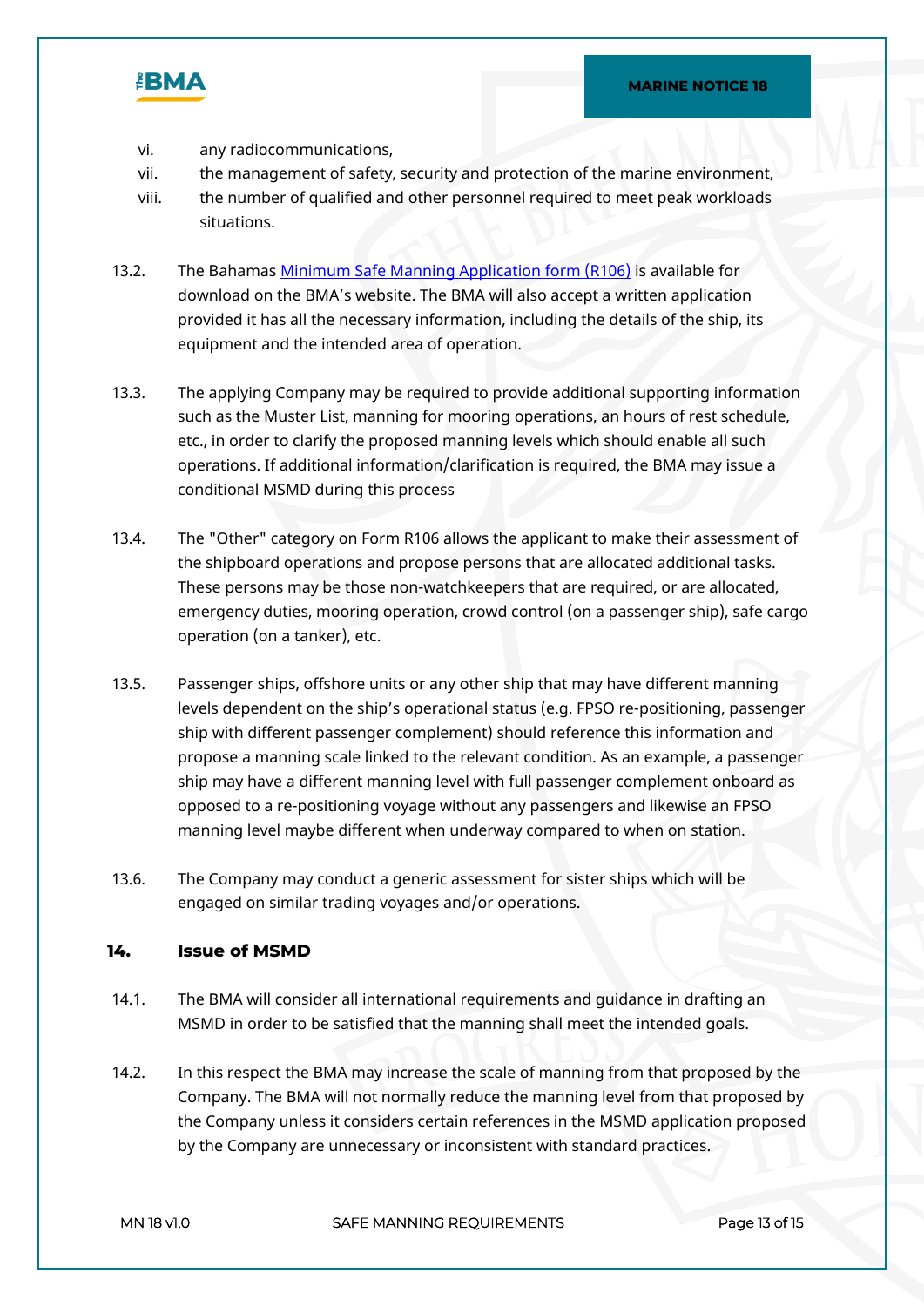

- 14.3. Notwithstanding the manning prescribed in the MSMD, if the Company subsequently determines that it is difficult to provide minimum periods of rest after meeting all the essential duties and functions then the Company shall increase the manning levels and notify the BMA accordingly.
- 14.4. No ship shall proceed to sea or undertake a voyage unless it is manned, at the minimum, in compliance with the MSMD.

## **15. Validity of MSMD**

- 15.1. An MSMD issued to a ship shall have a validity of five years from the date of issue.
- 15.2. A new MSMD is to be issued when:
	- i. there is a change of ship's name, or
	- ii. there is a change of trading area as documented on the MSMD, or
	- iii. change of Managers, or
	- iv. any other changes/alterations to the ship, its crew, construction, machinery, equipment, operation, maintenance, or management that affects the manning level required to continue safe operations compliant with the Conventions and this Marine Notice.
- 15.3. Notwithstanding the provisions of STCW A-VIII/1.9, if there is a need for regular exceptions from the weekly rest period, the Company shall undertake an assessment of the manning level in order to determine if the manning level onboard is sufficient in order to comply with the hours of rest requirements taking into consideration the contents of this Marine Notice. The outcome of this assessment shall be documented with a copy maintained onboard and if the assessment is negative, the necessary application shall be submitted to the BMA to review the safe manning level.

#### **16. Fees**

16.1. Fees for services described above are as per BMA Marine Notice 050.

## **17. Queries**

17.1. Any queries on this Notice may be submitted to **[stcw@bahamasmaritime.com](mailto:stcw@bahamasmaritime.com)** or any BMA office.